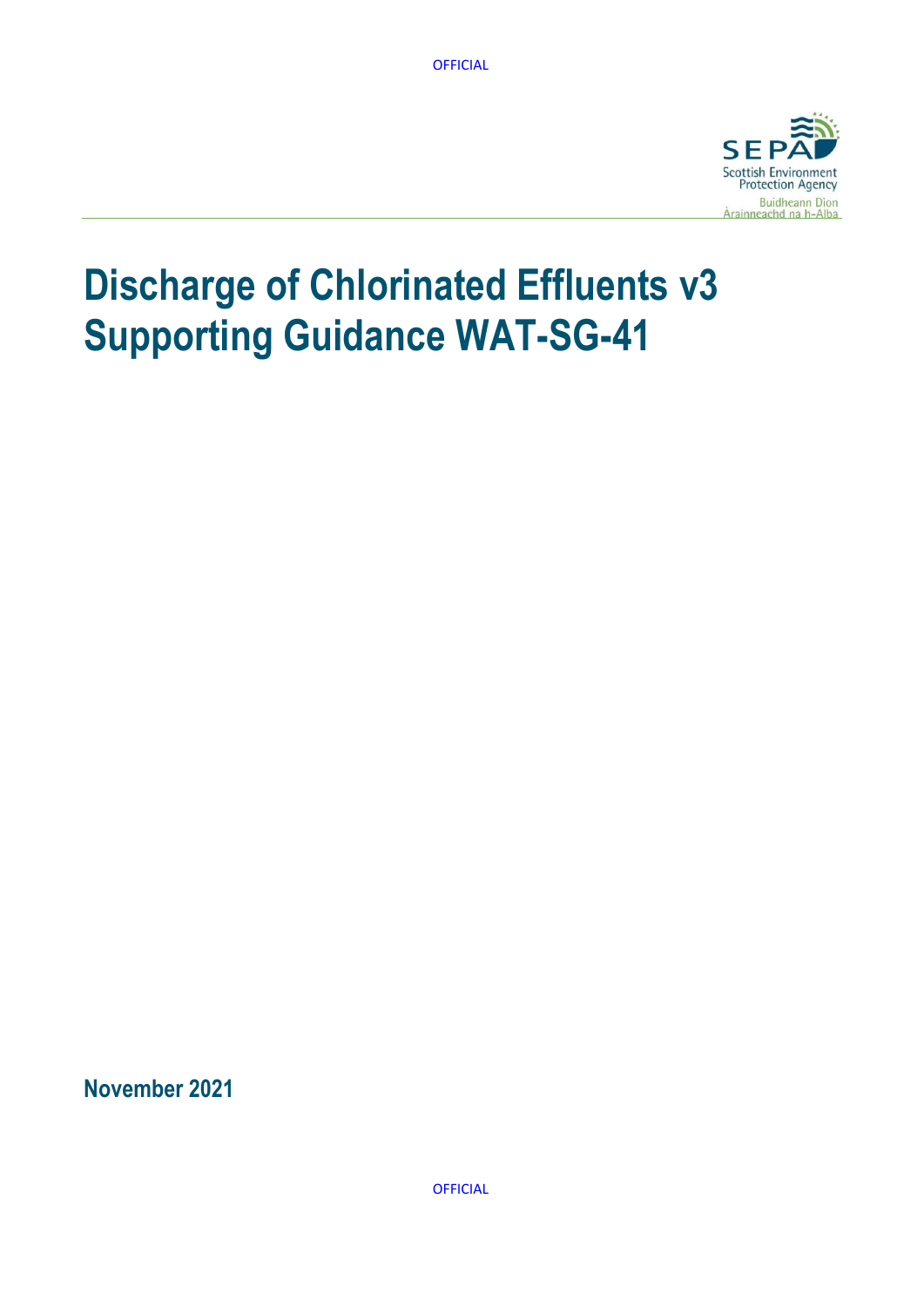# <span id="page-1-0"></span>**Update Summary**

| <b>Version</b>   | <b>Description</b>                                                                                |
|------------------|---------------------------------------------------------------------------------------------------|
| v1.0             | First issue for Water Use reference using approved content from the following<br>documents:       |
|                  | WAT-SG-41 Discharge of Chlorinated Effluents-GD.doc                                               |
| v <sub>2</sub>   | Chlorine standards updated, Background Chemistry section revised, docs use<br>direct QP doc links |
| V <sub>2.1</sub> | Env Stds text revised, ES table deleted                                                           |
| V <sub>2.2</sub> | Text added relating to requirement when to have an appropriate assessment                         |
| V3               | Added information about discharges from hot tubs.                                                 |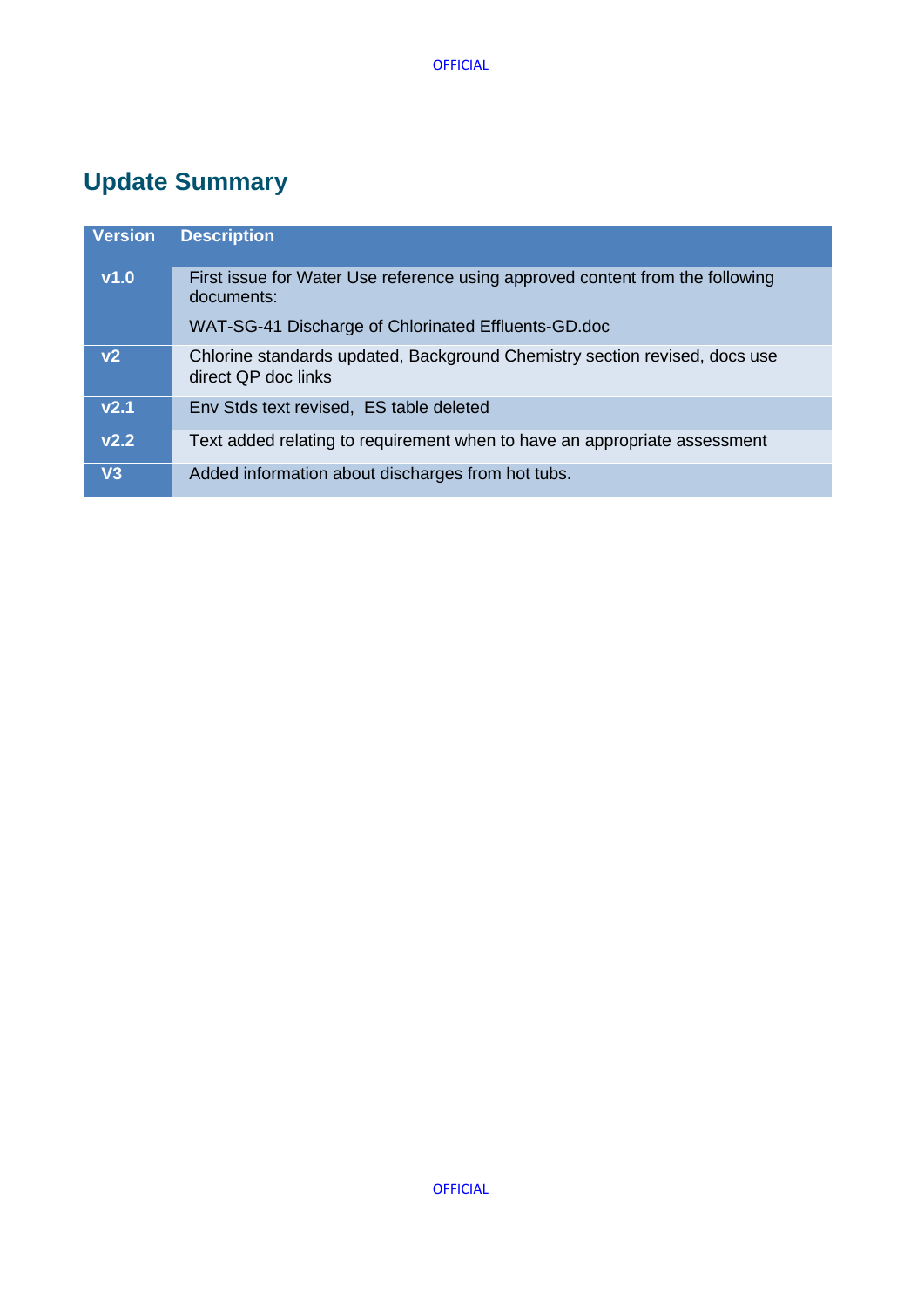# <span id="page-2-0"></span>**Table of Contents**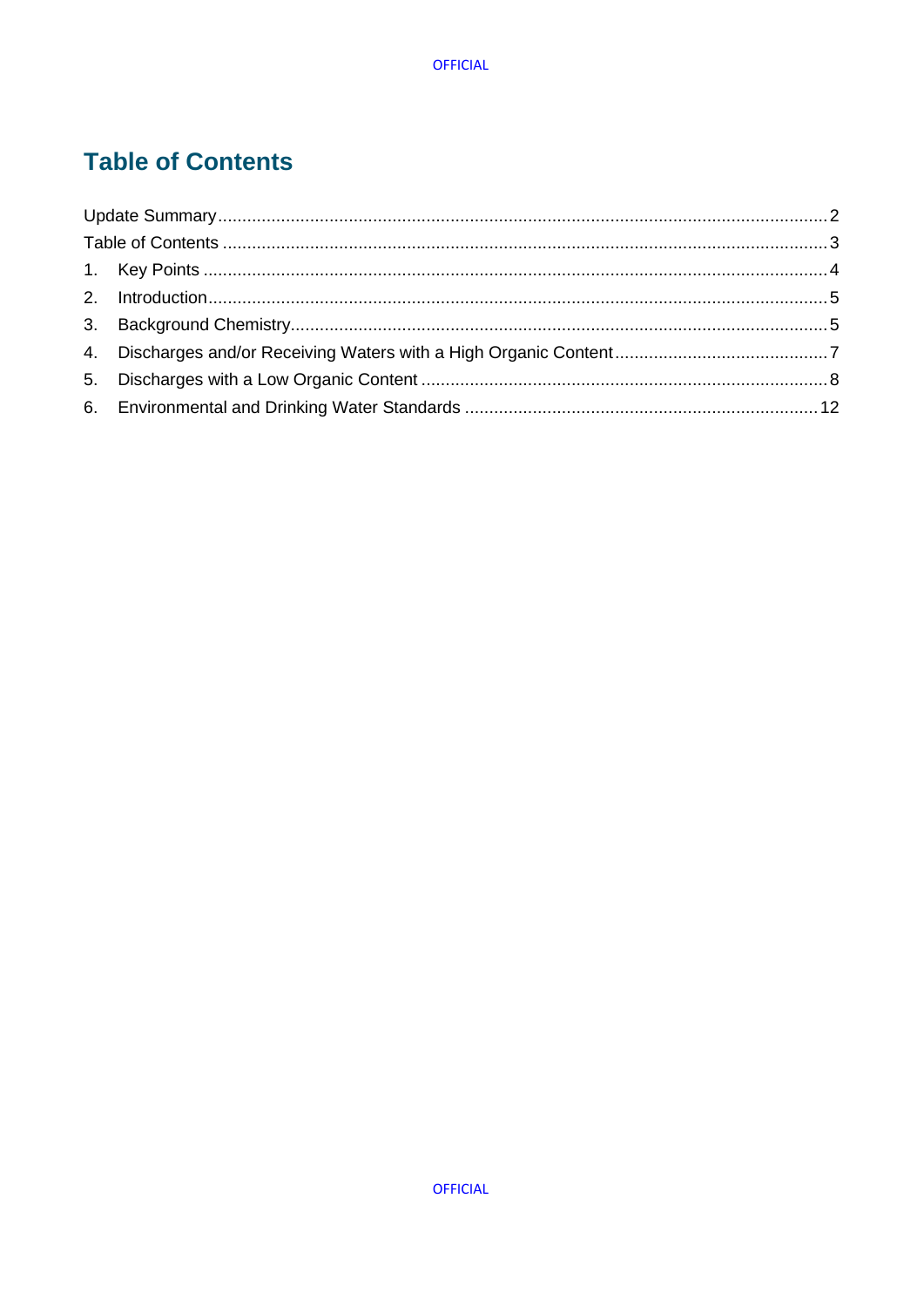# <span id="page-3-0"></span>**1. Key Points**

This document provides additional information on regulating discharges of chlorinated or brominated effluents and should be read in conjunction with the key regulatory methods relating to discharge of sewage and trade effluent and [WAT-RM-12: Regulation of Discharges from Water](http://stir-app-qpl01/QPulseDocumentService/Documents.svc/documents/active/attachment?number=WAT-RM-12)  [Treatment Works.](http://stir-app-qpl01/QPulseDocumentService/Documents.svc/documents/active/attachment?number=WAT-RM-12)

Other means of disinfection in swimming pools and hot tubs (spas) can be used. If bromine is used, the same approach as chlorine should be taken.

Chlorinated effluent can be generated through several processes, most commonly:

- Disinfection of sewage discharges where there is a need to achieve specified microbiological standards in the receiving water;
- Disinfection of water prior to use, such as potable water supplies, cooling water and swimming pool and hot tub water. The process using the treated water will then produce chlorinated effluent that requires to be discharged.

Individual household hot tub discharges can be made without a SEPA authorisation as long as best practice measures are followed (see 5.1.1).

SEPA will require that discharges of chlorinated effluents containing or to waters with high organic matter are to have an appropriate risk assessment with reference to the use and release of chlorine and its reaction by-products the water environment. The concentration of chlorine byproducts increases with higher organic content of wastewater and higher doses of chlorine.

However, SEPA recognises that chlorination of sewage effluents to achieve specified microbiological standards in the receiving water may be required as a short-term measure pending completion of capital works or for experimental purposes (see section 4).

SEPA will encourage, where possible, alternative methods of disinfection of sewage effluents. However, SEPA recognises some other methods also have the potential to result in pollution of the environment (e.g. copper biocides, ozonation).

Discharges of chlorinated effluent with a lower organic matter content (e.g. cooling water, potable water, swimming pool effluent) may not pose a significant risk to the water environment, as the amount of chlorinated by-products will be very low. SEPA will encourage the use of alternative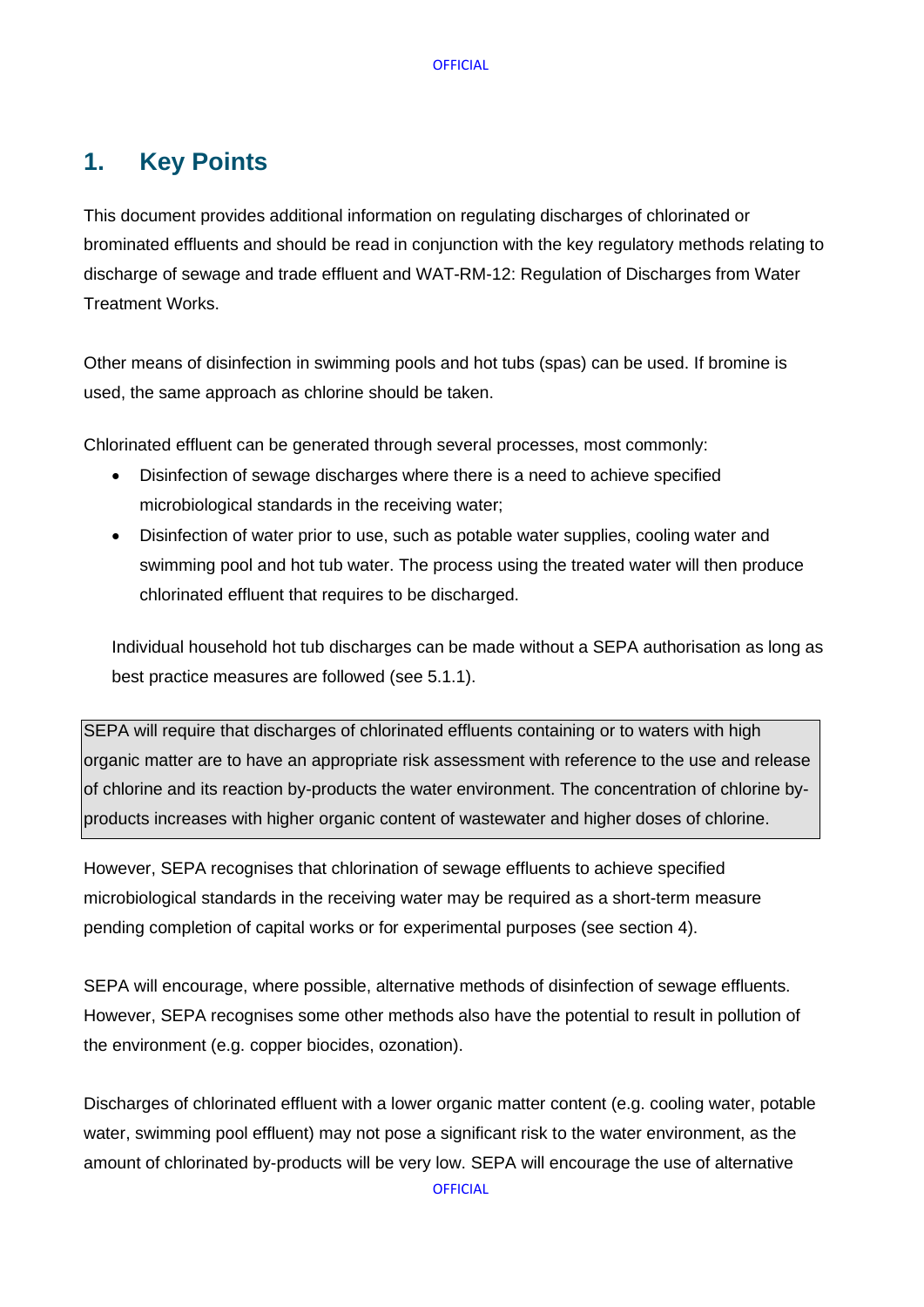forms of disinfection and alternative discharge arrangements where possible but may authorise low organic matter chlorinated discharges to the water environment (see section 5).

# <span id="page-4-0"></span>**2. Introduction**

Chlorination is a recognised method of disinfection of sewage discharges where there is a need to achieve specified microbiological standards in the receiving water. Chlorination is also applied to water supplies to ensure that water is potable, and less frequently for industrial discharges (e.g. alginate industry which uses chlorine during processing); cooling water discharges from power stations; swimming pools and fish processing (to minimise the release of infectious material during the handling of mortalities and wastes).

This guidance is therefore divided into two categories:

- High organic content discharges Authorisation of discharges of chlorinated effluents with high organic content, such as sewage and fish processing.
- Low organic content discharges Authorisation of discharges of chlorinated process effluent, or other effluent, with lower organic content, such as swimming pool effluent, cooling water and potable water treatment.

# <span id="page-4-1"></span>**3. Background Chemistry<sup>1</sup>**

There are several chlorinating strategies involving any of the following agents: chlorine gas, hypochlorite, chlorine dioxide and chloramines. It is its oxidising power which gives chlorine its disinfection capability.

Elemental bromine  $(Br_2)$ , bromine monochloride (BrCl), hypobromous acid (HOBr) and bromodimethylhydantoin are used in some swimming pools and hot tubs as a replacement for chlorine. The chemistry is somewhat similar to chlorine and so the same principles can be applied in terms of controlling environmental release. Chlorine  $(Cl<sub>2</sub>)$  added to water forms hypochlorous acid (HOCl) which dissociates to give an equilibrium mixture of hypochlorite (OCl- ) and hydrogen

<sup>1</sup> Information in this section based on the following publications: Mananhan, S(1994). Environmental Chemistry (6th Ed), CRC Press; Environment Agency. (2008). Methods for the Examination of Waters and Associated Materials – Chemical Disinfectants in Waters and Effluents. Taylor, C.J.L, 2006. The Effect of Biological Fouling at Coastal and Estuarine Power Stations. Marine Pollution Bulletin 53:30-48.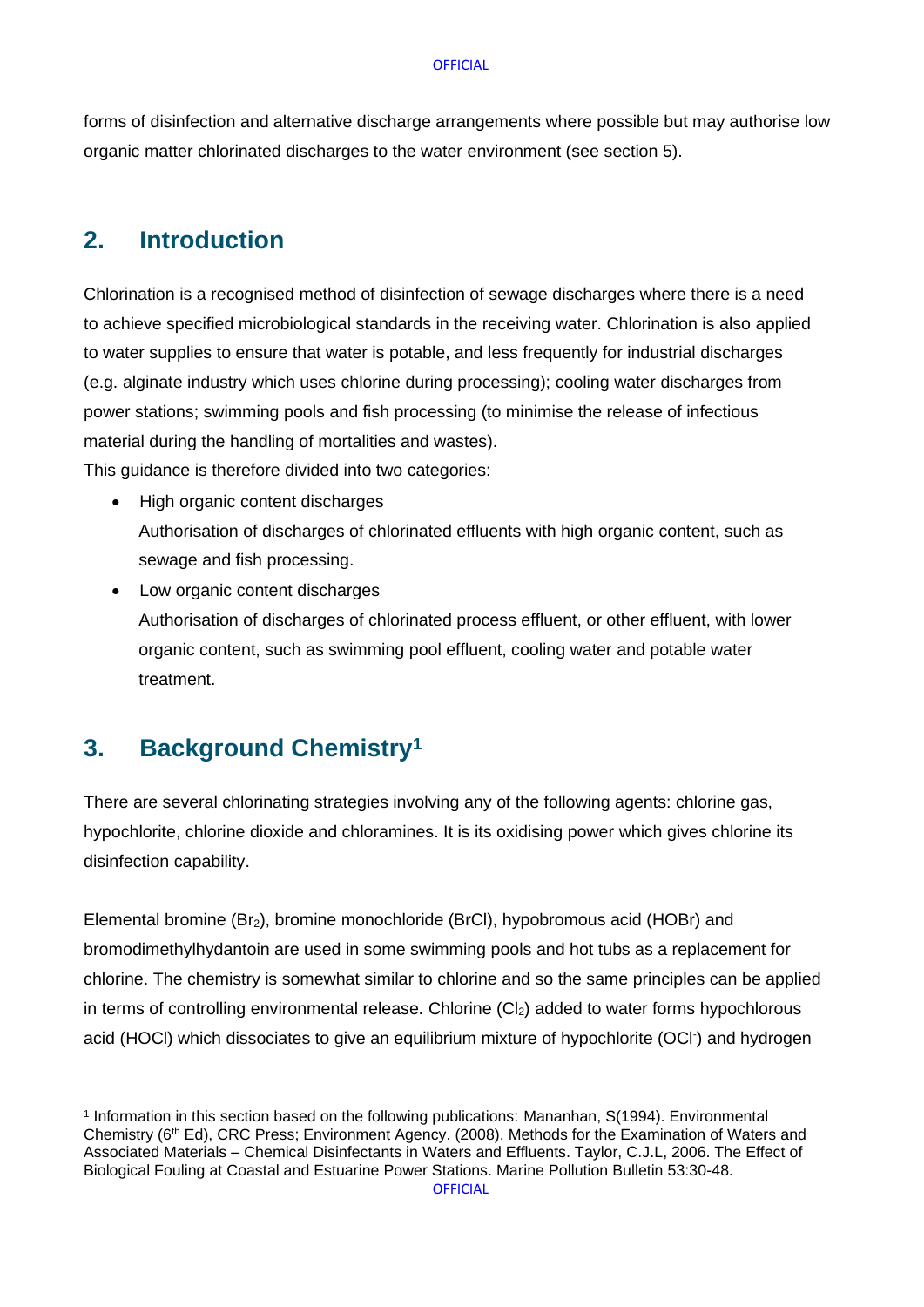ions (H<sup>+</sup>). The relative proportion of these is pH and temperature dependent. Hypochlorite and hypochlorous acid are known as free available chlorine and this is very effective at killing bacteria. In polluted water, chlorine reacts with ammonia (where present) forming chloramines (monochloramine, di-chloramine and nitrogen trichloride). The chloramines are known as combined available chlorine, which is a weaker disinfectant than free available chlorine but is more stable, therefore more persistent in solution. Monochloramine is commonly used to purify drinking water. In seawater the chemistry of chlorine is more complex. Seawater contains ~68 mg/l bromide at full salinity: when chlorine is added it oxidises the bromide ions yielding hypobromous acid (HOBr). Many different chlorination by-products (CBPs) are generated. Production of CBPs and their toxicology is highly dependent on salinity, pH and concentration of organic substances in the seawater.

The chlorination of organic compounds in water can result in the production of disinfection byproducts such as trihalomethanes (THMs) e.g. chloroform, from the chlorination of humic substances.

SEPA will require that discharges of chlorinated effluents containing high organic matter, or to waters with high organic matter, are to have an appropriate risk assessment with reference to the use and release of chlorine and its reaction by-products to the water environment. This is because discharges of chlorinated effluent have chlorine by-products present, especially trihalomethanes (THMs). The concentration of byproducts increases with higher organic content of the wastewater and increased doses of chlorine. De-chlorination of the effluent does not remove the THMs that are formed as a by-product of the hypochlorite's reaction with ammonia or organic matter. Of the THMs, chloroform is significant and has been shown to bioaccumulate in the vicinity of chlorinated wastewater discharges.

Under the Water Framework Directive (2000/60/EC), and the Priority Substances Directive (2008/105/EC) chloroform (trichloromethane) is identified as a Priority Substance and chlorine as a Specific Pollutant. Chloroform is listed by SEPA as a hazardous substance under the Groundwater Directive (2006/118/EC). Chlorine and chloride are non-hazardous substances under the Groundwater Directive (2006/118/EC).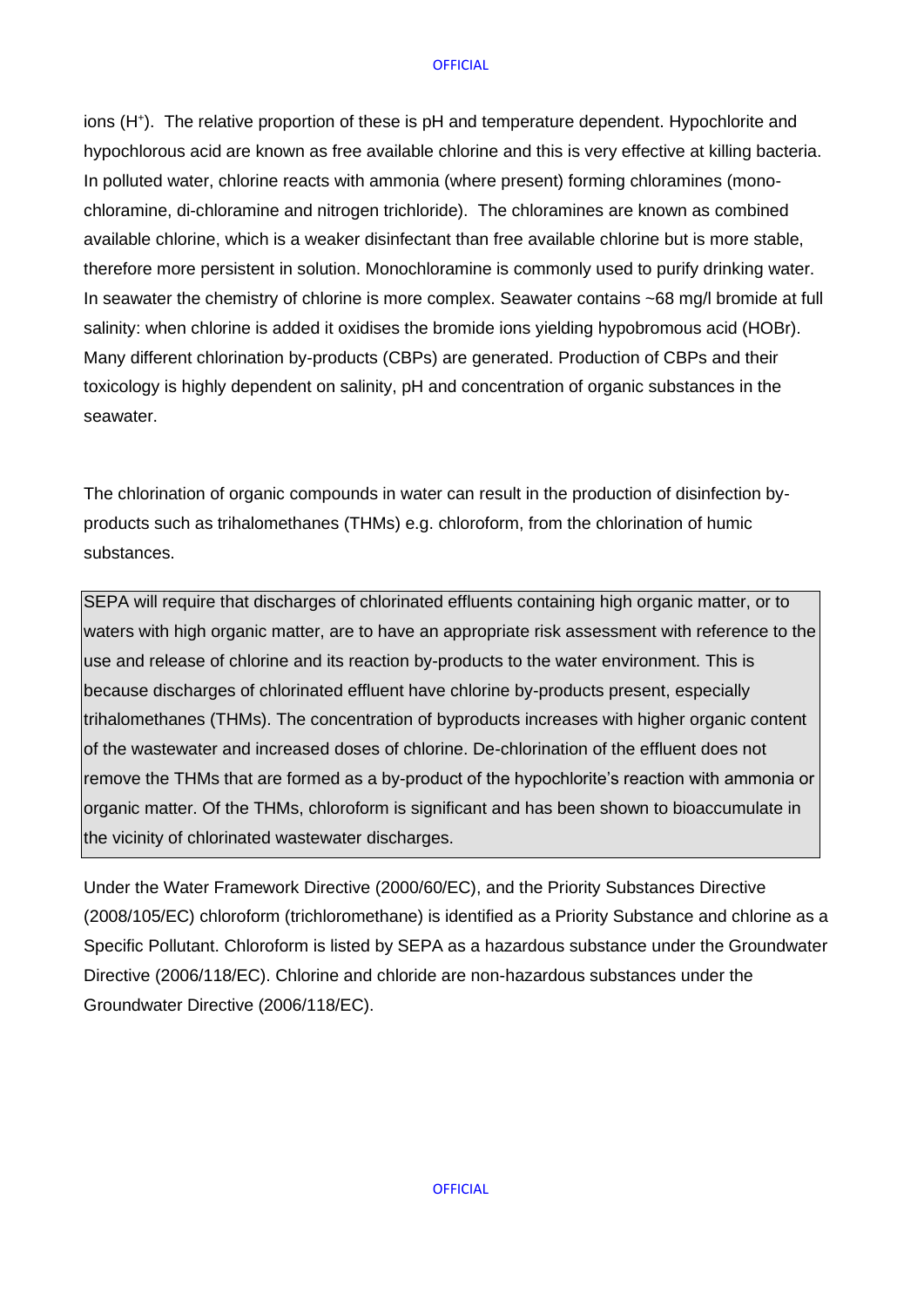# <span id="page-6-0"></span>**4. Discharges and/or Receiving Waters with a High Organic Content**

As mentioned above, SEPA will require that discharges and/or receiving waters with high organic matter are to have an appropriate risk assessment with reference to the use and release of chlorine and its reaction by-products to the water environment. The same principles apply for the use of bromine disinfectants and their reaction by-products.

If, due to technological or other advances, a discharger adequately demonstrates to SEPA that the use of chlorination does not pose an increased environmental or human health risk over other disinfection techniques, then SEPA may authorise the chlorination of effluents.

SEPA has a presumption for discharge to sewer or use of alternative forms of disinfection. Where neither option is feasible, given the likely high organic content of the discharge and likely production of chlorination by-products guidance in this section should be followed.

Consideration should be given to dechlorination (e.g. by dosing with sodium thiosulphate) before discharge. However, de-chlorination of the effluent does not remove the trihalomethanes that are formed as a by-product of the hypochlorite's reaction with ammonia or organic matter.

The following guidance should be followed where short-term chlorination of sewage or organic effluents is necessary:

- Any discharge containing significant discharge of chlorine or its reaction by-products shall be licensed by SEPA through imposing numeric limits on the discharge at the point of entry to the aquatic environment.
- These limits must ensure that current environmental standards for those substances are not exceeded at the mixing zone / allowable zone of effect. See Section 6 for the relevant environmental standards.

Authorisation of such discharges should be in accordance with the following key documents:

- [WAT-RM-03: Regulation](http://stir-app-qpl01/QPulseDocumentService/Documents.svc/documents/active/attachment?number=WAT-RM-03) [of Sewage Discharges to Surface Waters](http://stir-app-qpl01/QPulseDocumentService/Documents.svc/documents/active/attachment?number=WAT-RM-03)
- [WAT-RM-05: Regulation of Trade Effluent Discharges to Surface Waters](http://stir-app-qpl01/QPulseDocumentService/Documents.svc/documents/active/attachment?number=WAT-RM-05)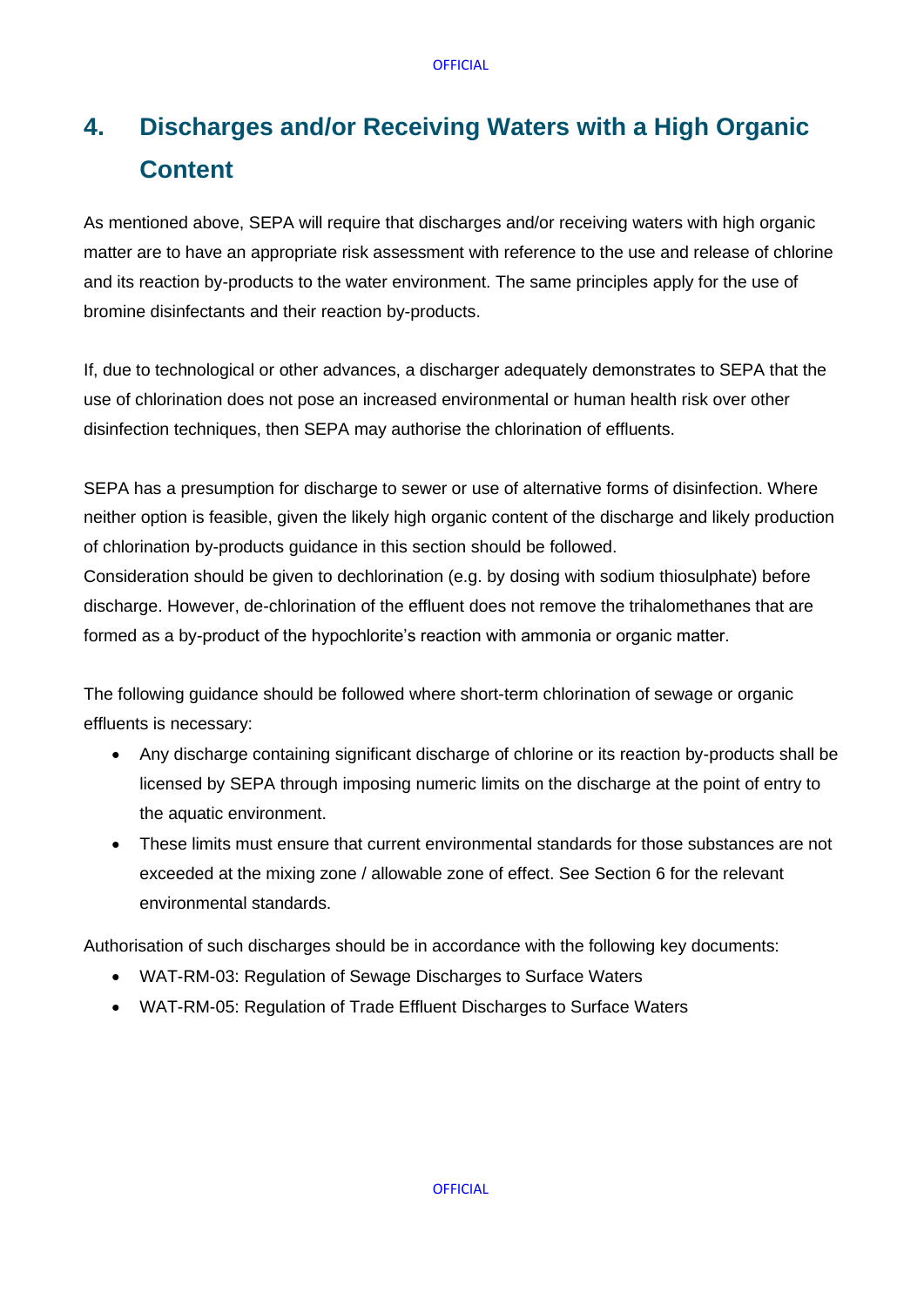# <span id="page-7-0"></span>**5. Discharges with a Low Organic Content**

SEPA recognises that discharges of chlorinated (or brominated) effluent with a low organic matter content (e.g. cooling water, potable water, swimming pool) may not pose a significant risk to the receiving water. Trihalomethanes (THM) content in these effluents will be very low compared to that found in effluent with high amounts of organic matter and therefore pose less of an environmental concern.

SEPA will encourage discharge to sewer, soakaway or to the land surface (where appropriate) before consideration of a discharge to surface waters. Note that a discharge should not be made to either a septic tank or other sewage treatment system or to the soakaway serving this discharge of sewage effluent.

If alternative discharge arrangements are not feasible, SEPA may authorise a discharge of chlorinated effluent to surface waters. Specific guidance for different types of effluent with low organic matter is given below.

Authorisation of such discharges should be in accordance with:

- *[WAT-RM-05: Regulation of Trade Effluent Discharges to Surface Waters](http://stir-app-qpl01/QPulseDocumentService/Documents.svc/documents/active/attachment?number=WAT-RM-05)*
- *[WAT-RM-06: Regulation of Trade Effluent Discharges to](http://stir-app-qpl01/QPulseDocumentService/Documents.svc/documents/active/attachment?number=WAT-RM-06)  [Groundwater](http://stir-app-qpl01/QPulseDocumentService/Documents.svc/documents/active/attachment?number=WAT-RM-06)*
- *[WAT-RM-12: Regulation of Discharges from Water Treatment Works](http://stir-app-qpl01/QPulseDocumentService/Documents.svc/documents/active/attachment?number=WAT-RM-12)*

The level of authorisation will depend on the volume and content of the discharge.

### **5.1 Swimming Pool Effluent and Effluent from Hot Tubs (Spas)**

Effluents from swimming pools may be generated from intermittent backwash water from cleaning of filters and from draining the swimming pool (generally 1-2 times per year).

Most domestic hot tubs only get emptied a few times a year. On some commercial premises, such as caravan parks, they may be emptied between guests e.g. weekly. They normally contain chlorine or bromine which act as disinfectants and can also contain a range of surfactants.

SEPA's preference is for effluents from swimming pools and hot tubs to discharge to the foul sewer. Commercial premises should contact Scottish Water to check any approval required.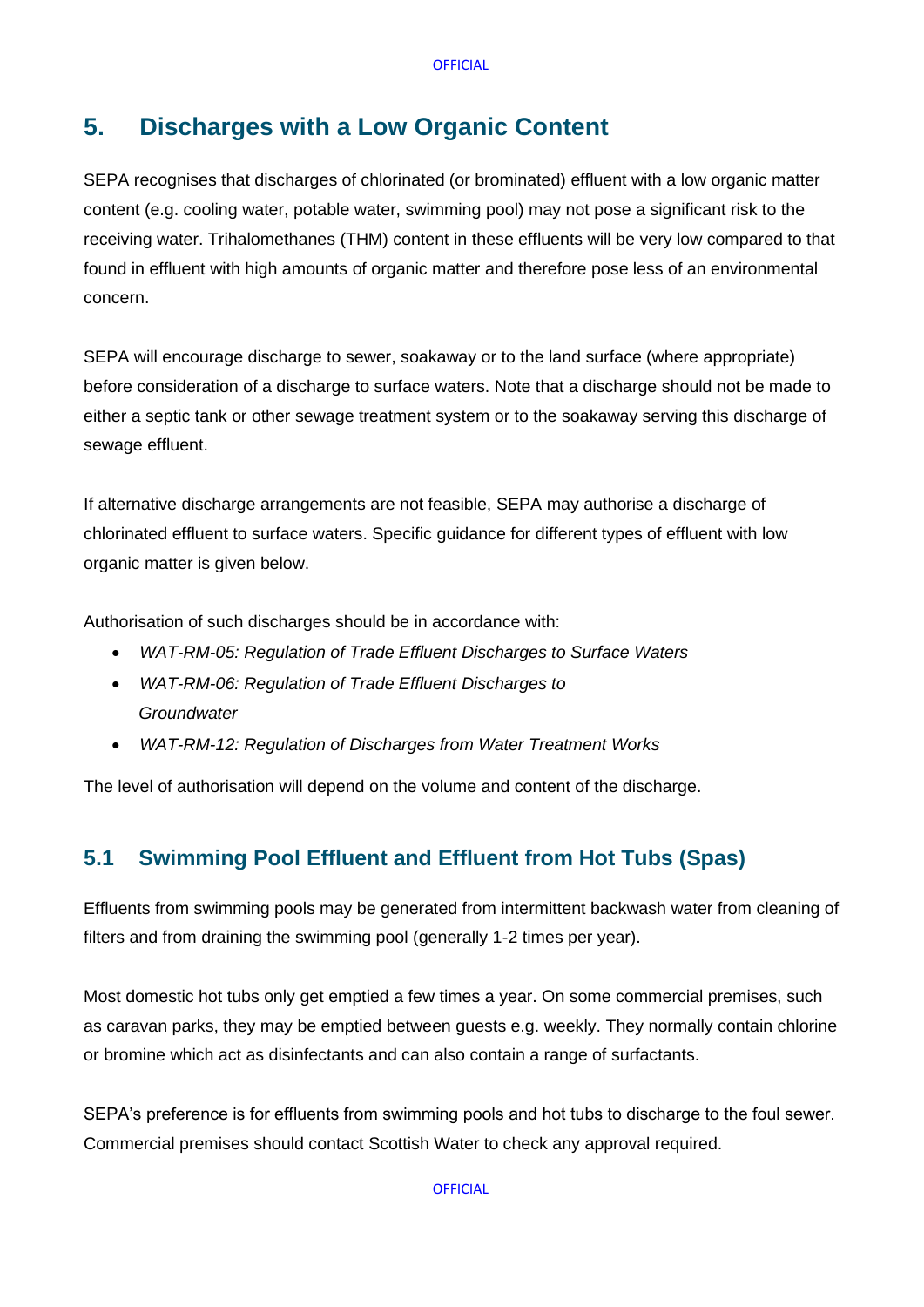If the effluent is discharged to the water environment, the level of authorisation required is set out in Table 1. Chalet/holiday parks may have dozens of hot tubs, each of which are normally emptied weekly into an individual soakaway. The level of authorisation should be based on the total volume of the discharge from all the hot tubs on site. If an authorisation is required, the conditions set out in section 5.1.3 below should be included.

|                                                | <b>Discharge to land or</b>                           | <b>Discharge to surface</b> |
|------------------------------------------------|-------------------------------------------------------|-----------------------------|
|                                                | soakaway                                              | waters                      |
| Discharge from a site with only one            | No authorisation required                             | Registration under the      |
| household hot tub.                             | but we recommend the                                  | category of inorganic       |
|                                                | good practice guidance                                | effluent                    |
|                                                | below.                                                |                             |
| Discharge of ≤10m <sup>3</sup> /d from a       | Registration under the category of inorganic effluent |                             |
| swimming pool or from a site with              |                                                       |                             |
| more than one hot tub but ≤10m <sup>3</sup> /d |                                                       |                             |
| Discharge of $>10m^3/d$ from a                 | Licence under the category of inorganic effluent      |                             |
| swimming pool or from a site with              |                                                       |                             |
| more than one hot tub and >10m <sup>3</sup> /d |                                                       |                             |

#### **5.1.1 Discharge to land or soakaway**

Good practice guidance for the discharge of hot tub and swimming pool effluent to land or soakaway is:

- The effluent should be discharged to the land surface or to a soakaway such that it infiltrates into the ground.
- The effluent should not enter a septic tank, or other sewage treatment system and their associated soakaway.
- The effluent is debrominated or dechlorinated and cooled to less than 20 degrees centigrade prior to being discharged.
- The discharge point is at least 10m from any surface water and the effluent does not run-off or enter a surface water drain.
- The discharge point is at least 50m from any wells, springs or boreholes used for potable water supply.
- The water table is at least 1m below the base of the soakaway.
- The discharge point is greater than 50m from a wetland directly depending on groundwater.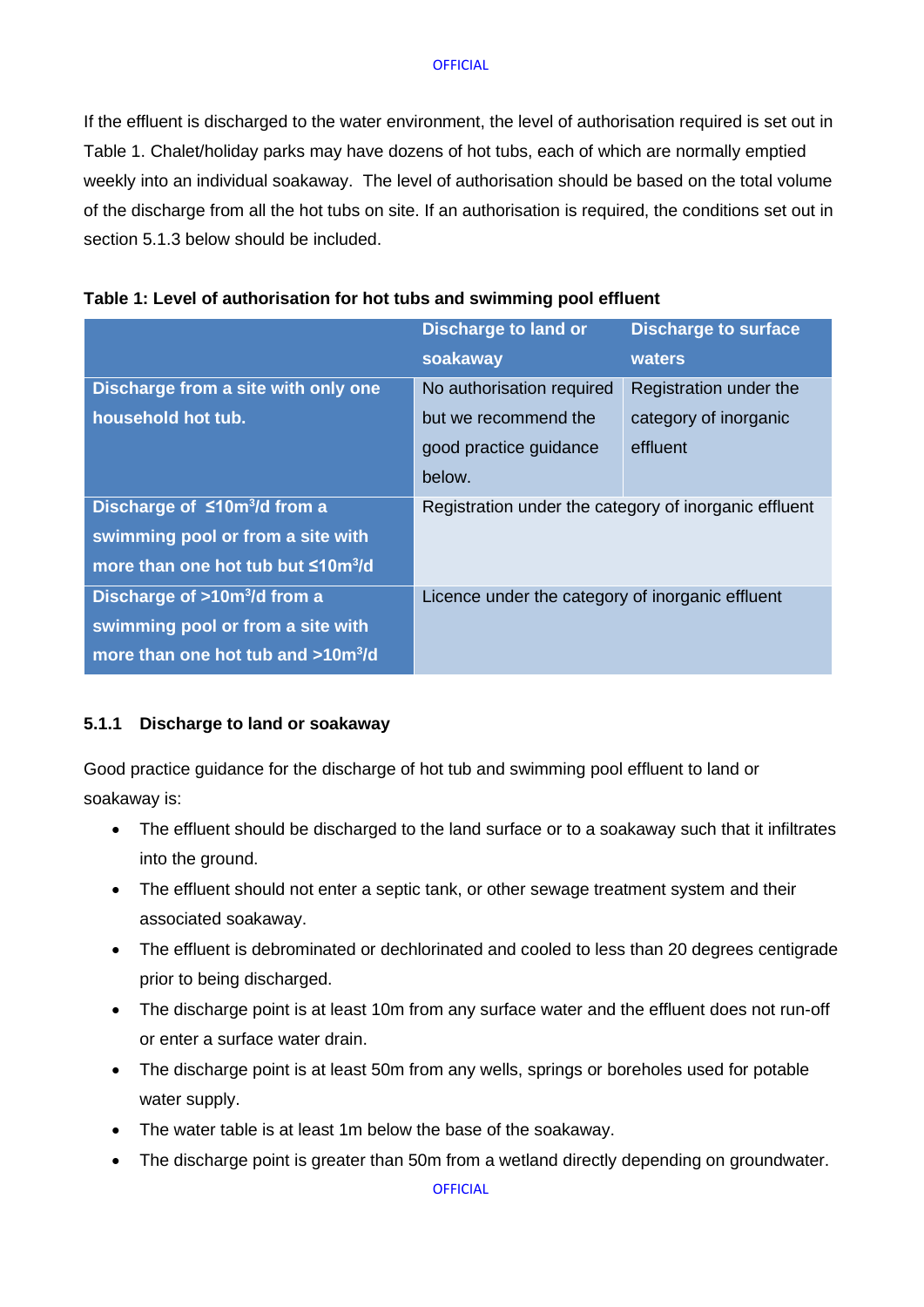The preferred method of debromination or dechlorination is non-chemical removal of chlorine or bromine by leaving to stand for at least 5 days or until no chlorine or bromine is detectable. In the case of hot tubs that are emptied between guests, a holding tank may be required and/or chemical dosing to allow this to take place.

For licence level discharges consisting of numerous hot tub discharge on one site, it is recommended that the discharges are not to a single point. This is because there is a greater risk of the formation of trihalomethanes.

#### **5.1.2 Discharges to surface waters**

We don't recommend discharges of hot tub or swimming pool effluent to surface water. This is because of the risks to aquatic life should effluent not be adequately dechlorinated/debrominated. We recommend applicants contact SEPA prior to applying for a discharge to surface water. We will normally require:

- An explanation as to why a discharge to land or soakaway is not possible.
- The use of a partial soakaway.
- That the effluent is debrominated or dechlorinated and cooled to less than 20 degrees centigrade prior to being discharged.

In addition, for licence level discharge to surface water, a site-specific risk assessment will be required to determine if the environmental standards will be met once diluted in the receiving water.

#### **5.1.3 Authorisation Conditions**

The following conditions, where applicable, should be included in the authorisation:

- The effluent must be dechlorinated or debrominated prior to discharge in accordance application or as agreed in writing with SEPA.
- The effluent must contain no residual chlorine or bromine.
- The effluent must have a pH value of not less than 6 nor greater than 9.
- The temperature of the discharge must not exceed  $\langle \$\$   $>$ °C. (optional, not normally required for discharges to land)

The pH and temperature of the discharge should be carefully controlled as these affect the toxicity of chlorine. The temperature condition may however be omitted where dilution in the receiving water renders this control unnecessary. Further guidance on inclusion of temperature conditions can be found in *[WAT-SG-85: Application of Standards to Thermal Discharges](http://stir-app-qpl01/QPulseDocumentService/Documents.svc/documents/active/attachment?number=WAT-SG-85)*[.](http://stir-app-qpl01/QPulseDocumentService/Documents.svc/documents/active/attachment?number=WAT-SG-85)

**OFFICIAL**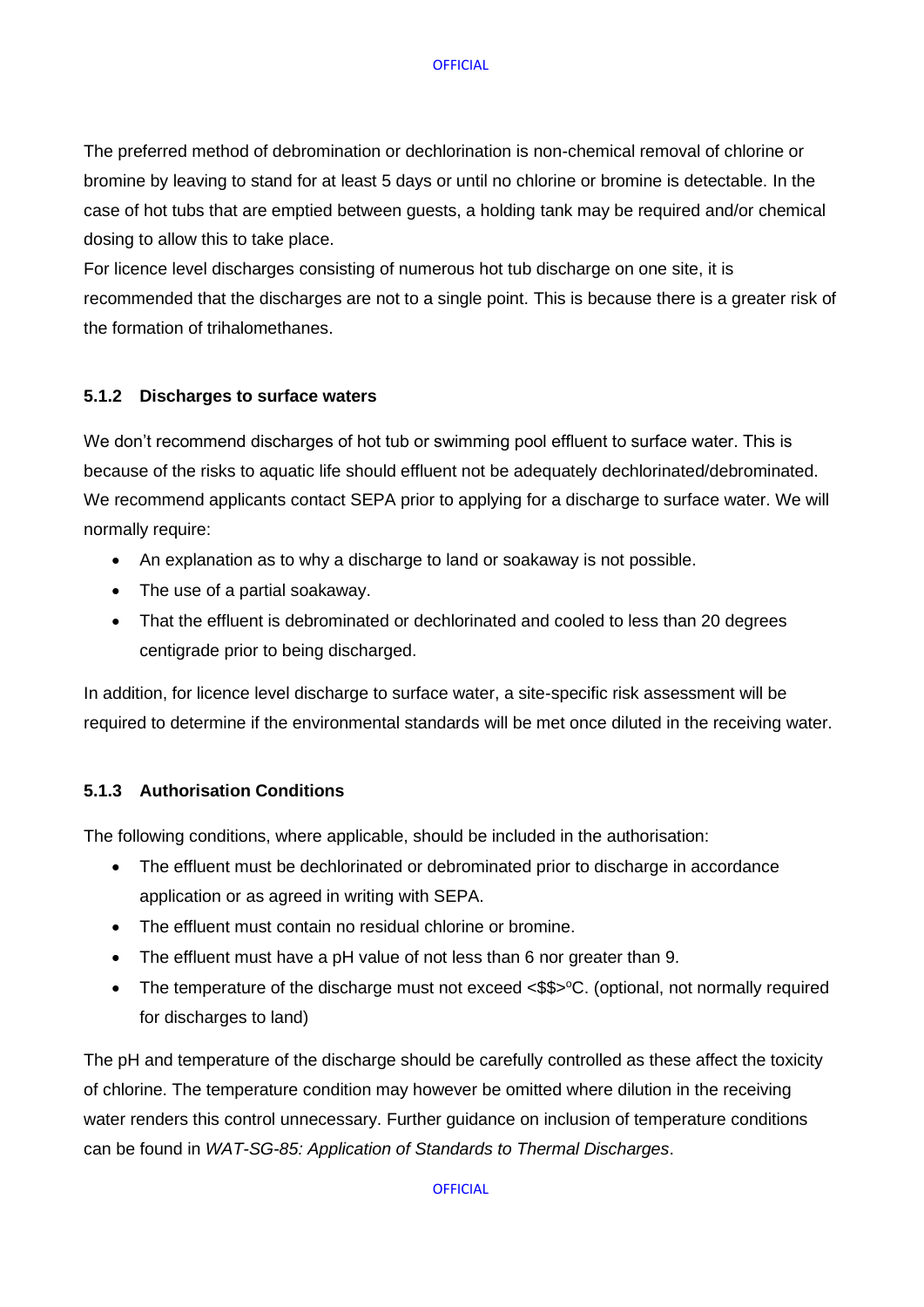### **5.2 Cooling Water**

Certain types of cooling waters will require disinfection prior to use. Given the volume of cooling water needed it is unlikely that a discharge to the sewer or soakaway will be feasible. SEPA should, however, encourage efficient water use on the site to minimise the chlorinated effluent.

A discharge of chlorinated cooling water will require to be licensed under the simple licence category. Consideration should be given to dechlorination (for example, by dosing with sodium thiosulphate) before discharge.

Modelling of the discharge will have to be undertaken to determine that the relevant Environmental Standards are met in the receiving water. Numeric limits for chlorine should be included if determined significant as detailed withi[n](http://stir-app-qpl01/QPulseDocumentService/Documents.svc/documents/active/attachment?number=WAT-SG-53) [WAT-SG-53: Environmental Quality Standards and](http://stir-app-qpl01/QPulseDocumentService/Documents.svc/documents/active/attachment?number=WAT-SG-53)  [Standards for Discharges to Surface Waters.](http://stir-app-qpl01/QPulseDocumentService/Documents.svc/documents/active/attachment?number=WAT-SG-53)

The following conditions, where applicable, should be included in the authorisation:

- The discharge shall not contain more than xx milligrams per litre of chlorine (total available chlorine or total residual oxidant as appropriate).
- The discharge shall have a pH value of not less than 6 nor greater than 9.
- The temperature of the discharge shall not exceed  $\langle \$\$   $\rangle$ <sup>°</sup>C. (optional)

The pH and temperature of the discharge should be carefully controlled as these affect the toxicity of chlorine. The temperature condition may however be omitted where dilution in the receiving water renders this control unnecessary. Particular consideration should be given to controlling the temperature for discharges to water designated under the *Fresh Water For Fish Directive (2006/44/EC)*. Further guidance on inclusion of temperature conditions can be found in *[WAT-SG-](http://stir-app-qpl01/QPulseDocumentService/Documents.svc/documents/active/attachment?number=WAT-SG-85)[85: Application of Standards to Thermal Discharges](http://stir-app-qpl01/QPulseDocumentService/Documents.svc/documents/active/attachment?number=WAT-SG-85)*[.](http://stir-app-qpl01/QPulseDocumentService/Documents.svc/documents/active/attachment?number=WAT-SG-85)

### **5.3 Potable Water Treatment and Supply**

There should be no routine discharges of chlorinated (potable) water from a water treatment works. Discharges from the water treatment works and supply system which result from construction or maintenance work can be adequately controlled via the conditions of Section 33 of the Water (Scotland) Act 1980. Licensing of such discharges should only be considered in those circumstances where regular discharges are made to sensitive waters.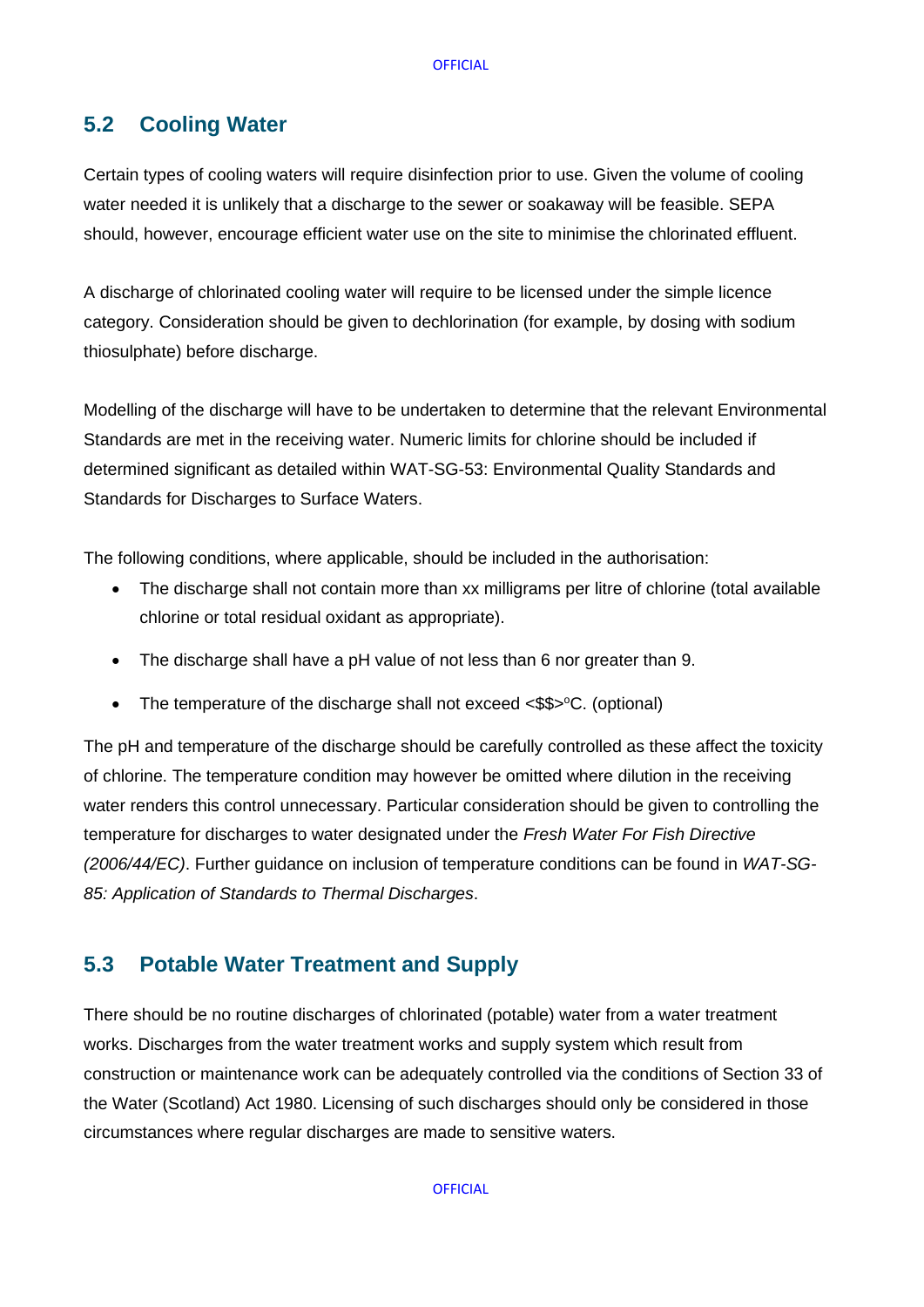Planned releases of treated water should be dechlorinated prior to discharge to the water environment in accordance with Scottish Water's 'Water Hygiene Code of Practice'. The present water distribution network uses chlorine as the primary disinfectant. Chloramination may occasionally be used as an alternative form of disinfection to chlorination. SEPA considers that the environmental risk from the use of chloramines is comparable to that from chlorine. Planned releases to environment should be treated according to current practice and provide little or no additional risk to the health of freshwater fish from the ammonia released due to dechlorination.

Further guidance on this issue is available in [WAT-RM-12: Regulation of Discharges from Water](http://stir-app-qpl01/QPulseDocumentService/Documents.svc/documents/active/attachment?number=WAT-RM-12)  [Treatment Works.](http://stir-app-qpl01/QPulseDocumentService/Documents.svc/documents/active/attachment?number=WAT-RM-12)

## <span id="page-11-0"></span>**6. Environmental and Drinking Water Standards**

The environmental standards for chlorine and chlorine reaction by-products should be used for determining numeric discharge quality standards and for monitoring significant discharges. The current standards can be found in [WAT-SG-53.](http://stir-app-qpl01/QPulseDocumentService/Documents.svc/documents/active/attachment?number=WAT-SG-53) Where appropriate drinking water standards may need to be used, and these are given in Table 1 below.

Guidance on modelling of water use activities is available in [WAT-RM28: Modelling of Water Use](http://stir-app-qpl01/QPulseDocumentService/Documents.svc/documents/active/attachment?number=WAT-RM-28)  [Activities](http://stir-app-qpl01/QPulseDocumentService/Documents.svc/documents/active/attachment?number=WAT-RM-28) and should be undertaken where appropriate. Modelling of discharges to rivers should be undertaken in accordance with [WAT-SG-02: Modelling Continuous Discharges to Rivers](http://stir-app-qpl01/QPulseDocumentService/Documents.svc/documents/active/attachment?number=WAT-SG-02) an[d](http://stir-app-qpl01/QPulseDocumentService/Documents.svc/documents/active/attachment?number=WAT-SG-11) [WAT-](http://stir-app-qpl01/QPulseDocumentService/Documents.svc/documents/active/attachment?number=WAT-SG-11)[SG-11: Modelling Discharges to Coastal and Transitional Waters.](http://stir-app-qpl01/QPulseDocumentService/Documents.svc/documents/active/attachment?number=WAT-SG-11)

| <b>Determinand</b>     | <b>Drinking Water Standard</b> | <b>Source</b>                            |
|------------------------|--------------------------------|------------------------------------------|
| <b>Trihalomethanes</b> | 100 µg/l for one or any        | Standards for the protection of drinking |
| - Total                | combination of the individual  | water (UK, EC(80/778/EEC and             |
| (THM)                  | members of the family          | 98/83/EC), WHO)                          |

Table 1 Drinking Water Standards for Chlorine-related products